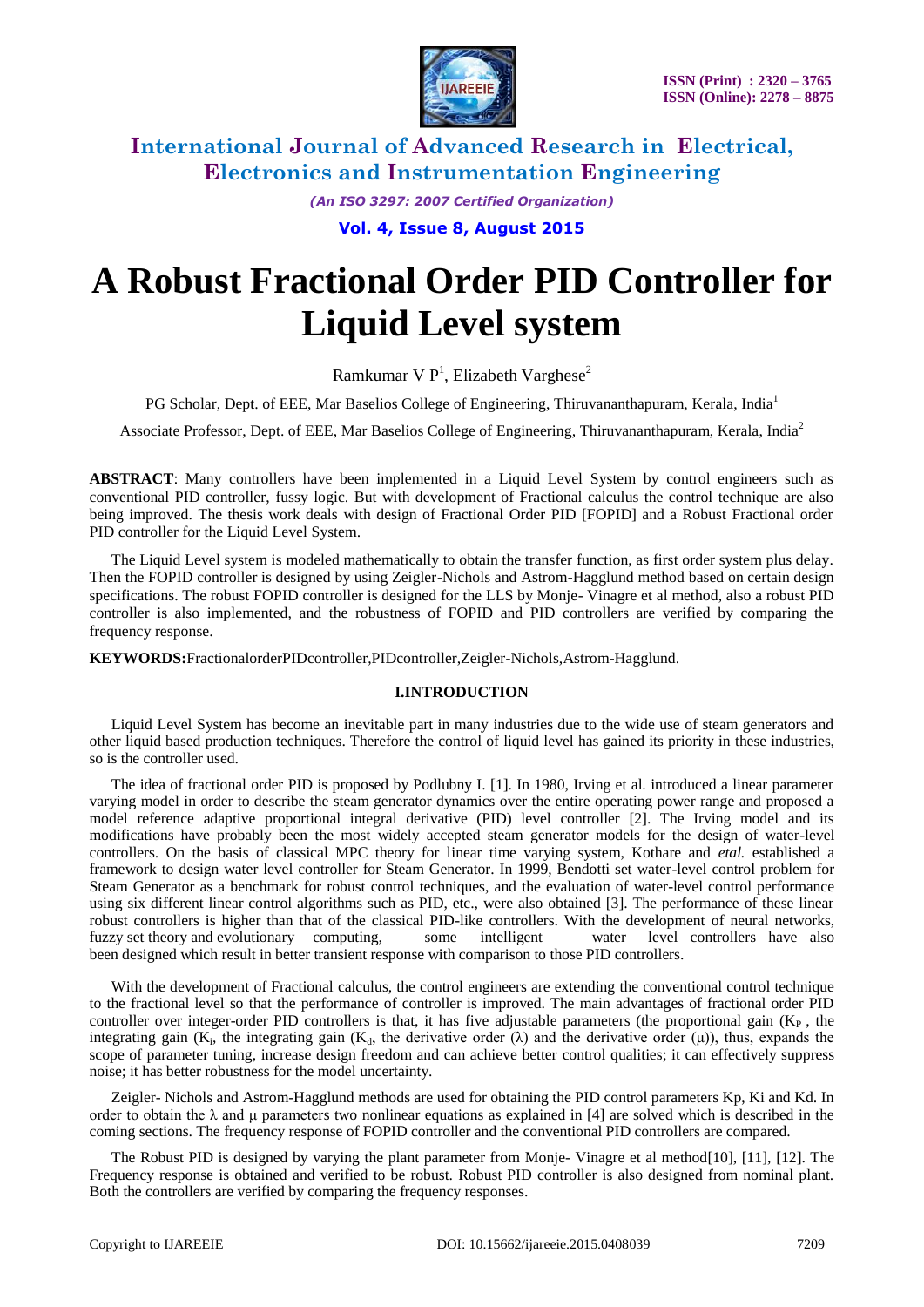

*(An ISO 3297: 2007 Certified Organization)*

### **Vol. 4, Issue 8, August 2015**

Modeling of the Liquid Level System is discussed in the section II where the general transfer function of the plant is shown. Section III introduces the basis of a Fractional order PID controller. The designing of a Robust FOPID and Robust PID controller is explained in Section IV and V respectively. Application of the design method for the proposed plant is discussed in Section V and the results are tabulated. The simulation results are shown in Section VI, and conclusion is given in Section VII.

### **II.MATHEMATICAL MODELLING OF LIQUID LEVELSYSTEM**

ThediagramofLiquidLevelsystem(plant)under considerationis shown inthe fig1. The main parts of Liquid Level System under consideration are processtank,reservoirtank,leveltransmitter,pump,control valve governedbypneumaticsignal anddataacquisitioncard.



Fig 1:The LiquidLevel Systemunder consideration

The functional diagram is shown in thefigure2.TheRF capacitance elevel transmitteris usedf ormeasuringtheliquidlevel intheprocesstank.Inlevelcontrolaction,thepumpsucks waterfromreservoirtankandprovidesittocontrolvalve.The errorsignalisgeneratedbythePCandaccordingtothiserror;a control signal is generated and given to the Electro-Pneumatic converter. It controls the flow of the fluid in pipeline by varying stem position of the control valve. For maintaining the level of the process tank, flow is manipulated level signal is given to the Data acquisition card. By pass line is provided to avoid the pump overloading.



Fig 2: FunctiondiagramofLiquidLevel system

Thecomponentsspecificationoftheplantisgivenin thetable 1.Fordesigningthecontrolparameters,thefirststepisto obtainthemathematicalmodeloftheplant,LLS.Thelinear modellingisexplainedinthissectioninasimplemethod[5]by consideringthe figure3.

Table1:Specificationof Liquid Level System

| Pump  |                                  | Process tank       |  | Reservoir tank |                   |
|-------|----------------------------------|--------------------|--|----------------|-------------------|
| Model | Tullu 80                         | Material   Acrylic |  | Material       | Mild              |
| Speed | $6500$ RPM   Capacity   2 liters |                    |  | Capacity       | Steel<br>7 liters |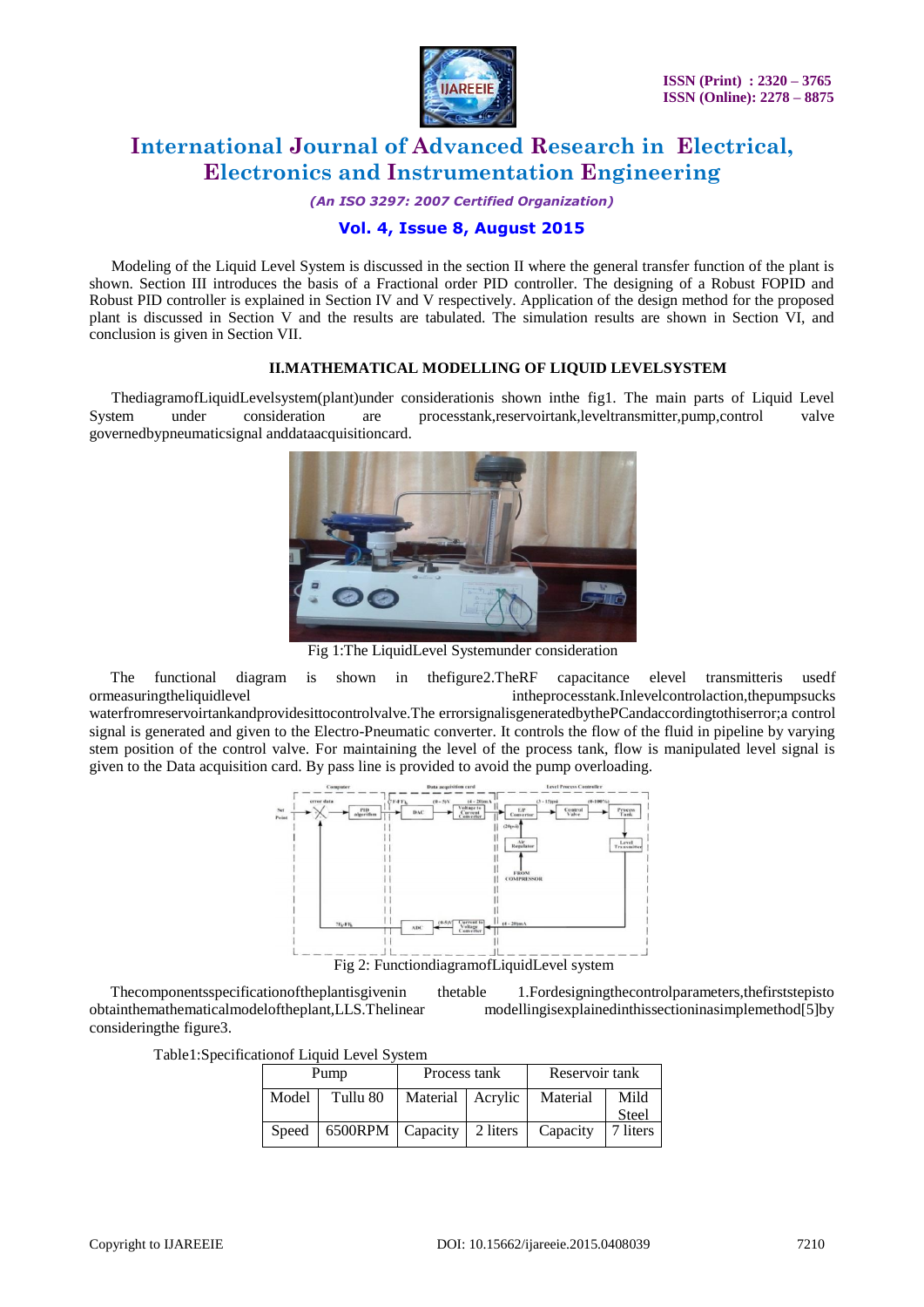

*(An ISO 3297: 2007 Certified Organization)*

**Vol. 4, Issue 8, August 2015**



Fig 3:ModellingdiagramofProcesstank

Let  $Q_i$  and  $Q_o$  are the inflow rate and outflow rate (in m3/sec) of the tank, and H is the height of the liquid level at any time instant. We assume that the cross sectional area of the tank be A. In a steady state, both  $Q_i$  and  $Q_o$  are same, and the height H of the tank will be constant. But when they are unequal, we can write,

$$
Q_i - Q_o = A \frac{dH}{dt}
$$
 (1)

But the outflow rate  $Q_0$  is dependent on the height of the tank. Considering the Valve  $V_2$  as an orifice, considering that the opening of the orifice (valve  $V_2$  position) remains samethroughout the operation, therefore,

$$
Q_o = C\sqrt{H}
$$
 (2)

where, C is a constant. So from equation (1) we can write that,

$$
Q_i - C\sqrt{H} = A\frac{dH}{dt}
$$
 (3)

The nonlinear nature of the process dynamics is evident from equation 3, due to the presence of the term H. In order to linearize the model and obtain a transfer function between the input and output, let us assume that initially  $Q_i = Q_0 =$  $Q_s$ ; and the liquid level has attained a steady state value  $H_s$ .

Now expanding  $Q_0$  in Taylor's series, we can have

$$
Q_o = Q_o(H_s) + Q_o(H_s)(H - H_s) + \cdots
$$
\n(4)

Taking first order approximation, we obtain linear model as

$$
q = A \frac{dh}{dt} + \frac{1}{R}
$$
 (5)

where  $q = Q_i - Q_o$ 

 $h=H-H<sub>s</sub>$ 

 $H<sub>s</sub>$  is the steady stateheight

From(5)thetransfer function of the plant is obtained as:

$$
\frac{h(s)}{q(s)} = \frac{R}{\tau s + 1}
$$
\n(6)

where,

$$
R = \frac{2\sqrt{H_s}}{C}
$$

and

$$
\tau = R * A
$$

Equation 6 is the transfer function of the plant.

#### **III.FRACTIONAL ORDER PID CONTROLLER**

Inthelasttwodecades,fractionalcalculushasbeen redefinedand implementedinmanynumberoffields,mainlyin theareaofcontroltheory[6],[7],[8],[9].Fractionalorder proportional-integral-derivative(FOPID)controllershave receivedaconsiderableattentioninthelastyearsandthey can providemoreflexibilityinthe control field when compared with thestandardPIDcontroller, because they have five parameters to tune. Other than  $K_p$ ,  $K_i$ , and K<sub>d</sub>controlparameters ofnormalPIDcontroller,λandμ,fractionalpowers oftheintegralandderivativeparts,respectivelyadded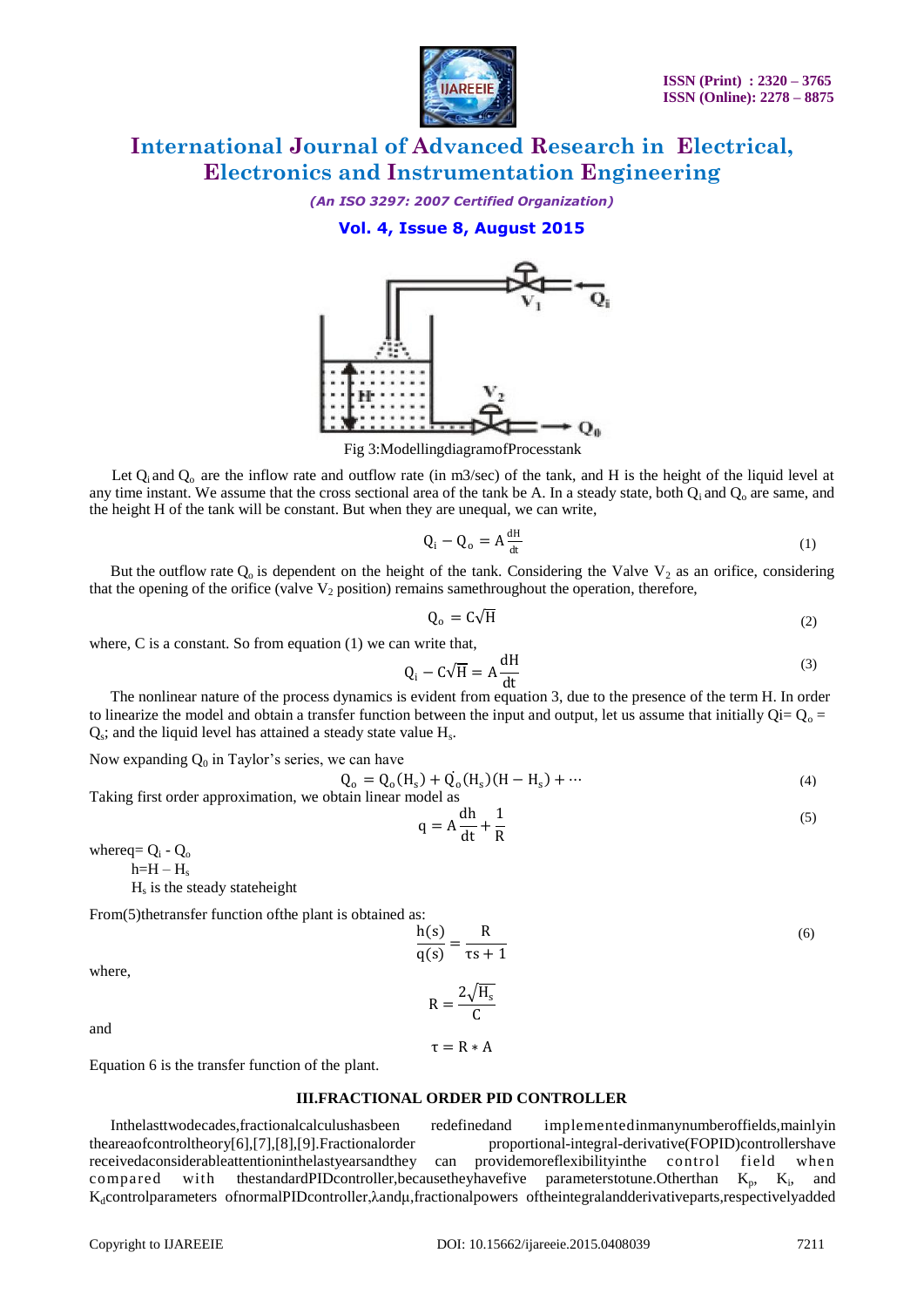

*(An ISO 3297: 2007 Certified Organization)*

### **Vol. 4, Issue 8, August 2015**

the better flexibilityofFractional order PID controller. The differential equation of Fractional order PID controller is given as:

$$
U(t) = K_p e(t) + K_d J_t^{\lambda} e(t) + K_i D_t^{\mu} e(t)
$$
\n(7)

The continuous transfer function of FOPID is also obtained through Laplace transform as:

$$
C(s) = K_p + \frac{K_i}{s^{\lambda}} + K_d s^{\mu}
$$
\n(8)

#### **IV.FRACTIONAL ORDER PID: TUNING**

Fractional PID controller is an extended and much more advanced form of PID controller with more number of control parameters increasing the design freedom and controller flexiblity. The tuning is done to obtain the parameters of PID controller K<sub>p</sub>, K<sub>i</sub> and K<sub>d</sub>by Ziegler-Nichols and Astrom-Hagglund method. The integral and differential order,  $\lambda$ and μ are then obtained by solving the non-linear equations which are obtained by considering the phase margin is equal to the desired phase margin and the criteria

$$
|C(j_{\omega cp})G(j_{\omega cp})| = 1
$$

the equation below must be satisfied:

 $C(j_{\omega cp}) = \frac{1}{\log n}$  $\frac{1}{|G(j_{\omega cp})|}e^{j\phi pm} = K_c \cos\phi_{pm} + jK_c \sin\phi_{pm}$ 

LHS of the equation can be written as below:

$$
C(j_{\omega cp}) = K_p + K_i \omega_{cp}^{-\lambda} \cos\left(\frac{\pi}{2}\lambda\right) + K_d \omega_{cp}^{\mu} \cos\left(\frac{\pi}{2}\mu\right) +
$$
  
 
$$
j[-K_i \omega_{cp}^{-\lambda} \sin\left(\frac{\pi}{2}\lambda\right) + K_d \omega_{cp}^{\mu} \sin\left(\frac{\pi}{2}\mu\right)]
$$
 (10)

Thus the non-linear equations are obtained as:

$$
f_1(\lambda, \mu) = k_p + k_i \omega_{cp}^{-\lambda} \cos \tilde{\mathbb{E}}_2^{\mathbb{E}} \lambda) + k_d \omega_{cp}^{\mu} \cos \tilde{\mathbb{E}}_2^{\mathbb{E}} \mu) - k_c (\cos \phi_{pm})
$$
\n(11)

$$
f_2(\lambda, \mu) = -k_i \omega_{cp}^{-\lambda} \cos \ddot{x}^{\pi}_{\zeta_2} \lambda + k_d \omega_{cp}^{\mu} \sin \ddot{x}^{\pi}_{\zeta_2} \mu)
$$
\n(12)

 $k_c(\sin\phi_{pm})$ 

Hence all the control parameters of Fractional order PID controller is obtained.

#### **I. ROBUST FOPID DESIGNING**

The Robust FOPID is designed by varying the parameter of the plant. The Liquid Level system modelled is of the form:

$$
G(s) = \frac{k}{\pi s} e^{-Ls}
$$

The parameters are varied and four transfer functions are obtained as:

$$
G_1(s) = \frac{\underline{k}}{\underline{ts} + 1} e^{-\overline{L}s}
$$
  
\n
$$
G_2(s) = \frac{\overline{k}}{\underline{ts} + 1} e^{-\overline{L}s}
$$
  
\n
$$
G_3(s) = \frac{\overline{k}}{\underline{ts} + 1} e^{-\underline{L}s}
$$
  
\n
$$
G_4(s) = \frac{\underline{k}}{\overline{ts} + 1} e^{-\overline{L}s}
$$

With this variation in parameters, the Robust Fractional Order PID controller is designed from Monje-Vinagre et al method, where FOPID design algorithm for the system to satisfy five design criteria such as magnitude of gain cross over frequency, phase margin, robustness to plant uncertainties, high-frequency noise attenuation and sensitivity functions as follows: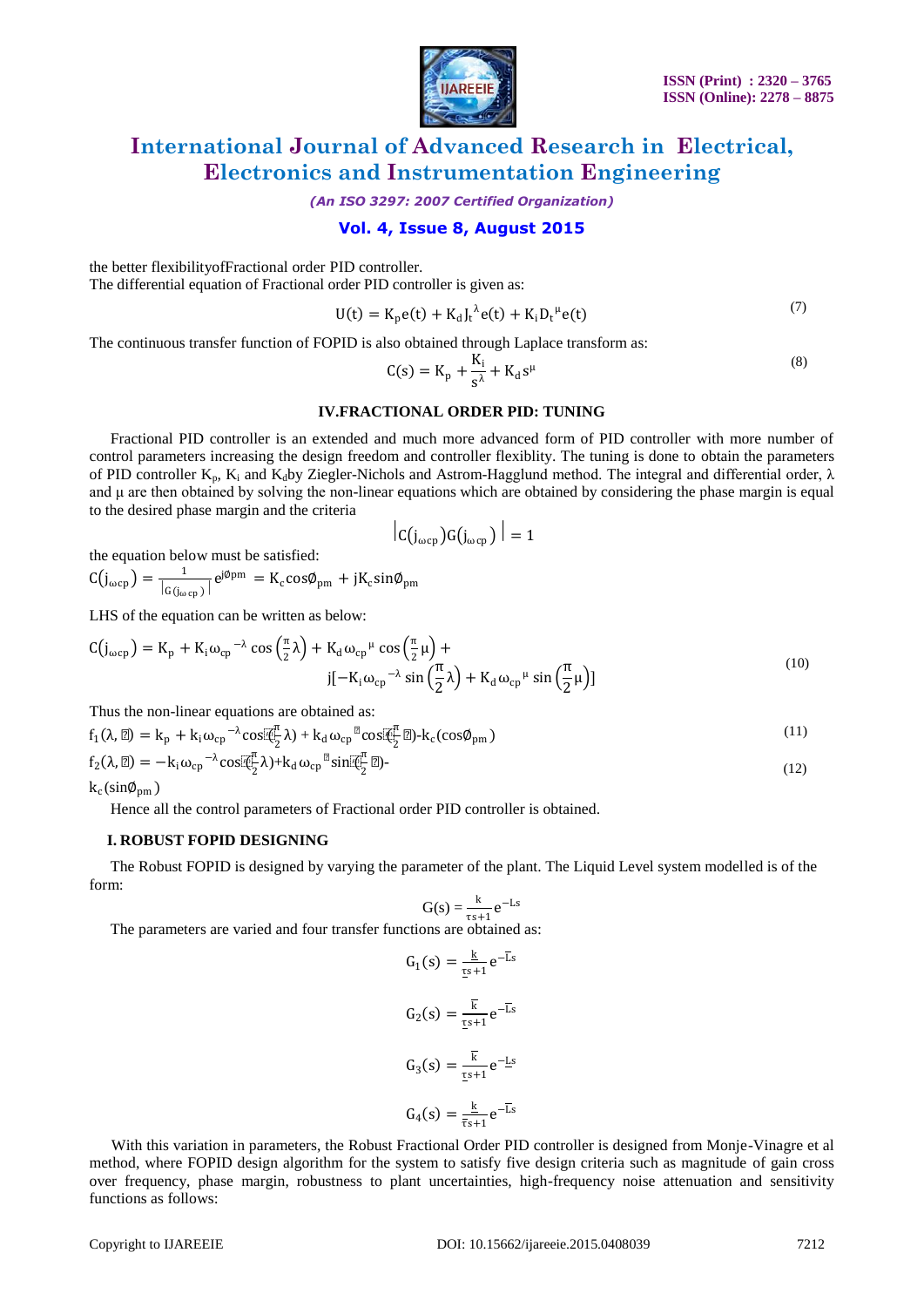

*(An ISO 3297: 2007 Certified Organization)*

### **Vol. 4, Issue 8, August 2015**

$$
\begin{array}{c} \text{IC}(j\omega_{\text{cg}})G(j\omega_{\text{cg}})\text{ }I_{\text{dB}}=0\text{dB} \\ (Arg(C(j\omega_{\text{cg}})G(j\omega_{\text{cg}}))=-\pi+\phi_{pm} \\ (\frac{d(\text{Arg}(C(j\omega_{\text{cg}})G(j\omega_{\text{cg}})))}{d\omega}-\omega_{\text{cg}}=0 \\ \text{ } |\text{T}(j\omega)=\frac{(C(j\omega)G(j\omega)}{1+C(j\omega)G(j\omega)}\text{ }I_{\text{dB}}\leq A\text{ }dB \\ \text{ } |S(j\omega)=\frac{1}{1+C(j\omega)G(j\omega)}\text{ }I_{\text{dB}}\leq B\text{ }dB \end{array}
$$

In order to design Robust FOPID controller, the above conditions are satisfied with  $G_2$  satisfying equation 13 and  $G_4$  satisfying equation 14. Equation 15 should be satisfied with transfer function  $G_3$ , similarly equation 16 and equation 17 by  $G_1$  and  $G_2$ .

Therefore the desired specifications are as follows:

$$
\begin{array}{c} \text{IC}(j\omega_{cg})G_2(j\omega_{cg})\text{ }I_{dB}=0dB \\ (Arg(C(j\omega_{cg})G_4(j\omega_{cg}))=-\pi+\phi_{pm} \\ (\frac{d(\text{Arg}(C(j\omega_{cg})G_4(j\omega_{cg})))}{d\omega})_{\omega=\omega_{cg}}=0 \\[1mm] \text{ } |\text{T}(j\omega){=}\frac{(C(j\omega)G_1(j\omega))}{1+C(j\omega)G_1(j\omega)}\text{ }I_{dB}\leq A\text{ }dB \\[1mm] \text{ } |\text{ } S(j\omega){=}\frac{1}{1+C(j\omega)G_2(j\omega)}\text{ }I_{dB}\leq B\text{ }dB \end{array}
$$

On substituting the transfer functions, the solutions are obtained as:

$$
\left| \left( \frac{\overline{\kappa}}{\sqrt{\left( (\text{T}.\omega_{cg})^2 + 1} \right)} (\sqrt{(\text{r})^2 + (\text{s})^2}) \right|_{\text{dB}} = 0 \text{dB}
$$

 $\frac{1}{1+(\overline{T}.\omega_{cg})^2} - L = 0$ 

$$
a \tan\left[\frac{s}{r}\right] - a \tan\left(\overline{T}, \omega_{cg}\right) - \omega_{cg} \cdot \overline{L} = -\pi + \phi_{pm}
$$
\n
$$
\frac{1}{1 + (s/r)^2} \cdot \frac{(s u.r - s.r u)}{(r)^2} - \frac{\overline{T}}{1 + (\overline{T} \cdot \alpha)} \cdot \frac{(s u.r - s.r u)}{(r)^2 + (st)^2}
$$

$$
\left| \frac{\frac{k\sqrt{(rt)^2 + (st)^2}}{\sqrt{(1 + k.r t)^2 + (\overline{T}.\omega_t + k_s st)^2}} \right|_{dB} \le -20
$$
  

$$
\left| \frac{\sqrt{(T.\omega_s)^2 + 1}}{\sqrt{(1 + k.r s)^2 + (\overline{T}.\omega_s + k.s s)^2}} \right|_{dB} \le -20 dB
$$

where,

r= k<sup>p</sup> + kiωcg −λ cos( π 2 λ)+kdωcg μ cos( π 2 μ) s= -kiωcg −λ sin( π 2 λ)+kdωcg μ sin( π 2 μ) ru = −kiωcg −λ−1 cos( π 2 λ)+kdωcg μ−1 cos( π 2 μ) su= −kiωcg −λ−1 sin( π 2 λ)+kdωcg μ−1 sin( π 2 μ) rt= k<sup>p</sup> + kiω<sup>t</sup> −λ cos( π 2 λ)+kdω<sup>t</sup> μ cos( π 2 μ) st= −kiω<sup>t</sup> −λ sin( π 2 λ)+kdω<sup>t</sup> μ sin( π 2 μ) rs= k<sup>p</sup> + kiω<sup>s</sup> −λ cos( π 2 λ)+kdω<sup>s</sup> μ cos( π 2 μ) ss= −kiω<sup>s</sup> −λ sin( π 2 λ)+kdω<sup>s</sup> μ sin( π 2 μ)

Solving these equations, the control parameters:Kp, Ki, Kd, λandμ are obtained for the robust stability of the plant. The Bode response is then obtained.

The Robust PID controller is then designed by obtaining the Nominal plant. The Robust PID controller as well as the Robust FOPID controller is then implemented on perturbed plant and the frequency response of the respective controllers are compared.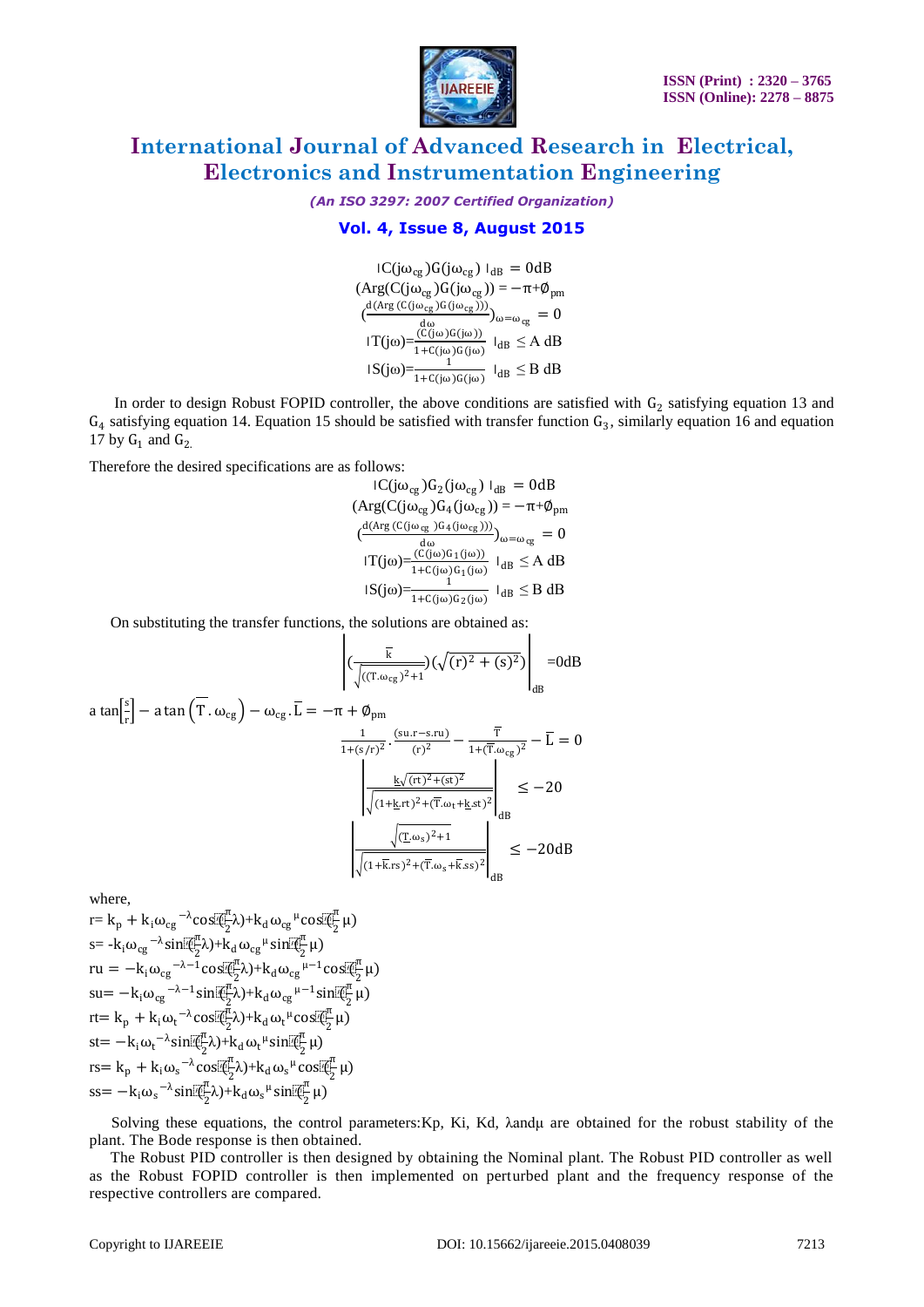

*(An ISO 3297: 2007 Certified Organization)*

### **Vol. 4, Issue 8, August 2015**

### **A. PROPOSED METHOD**

The transfer function of LLS shown in figure 3 is obtained after taking the measurements radius of inlet valve, outlet valve, process tank and undergoing certain calculations. The transfer function of LLS is therefore obtained as:

$$
G(s) = \frac{1.23}{0.924s + 1} e^{-1s}
$$

which is of first order plus a delay system.

The tuning of FOPID controller for desired phase margin of  $30^{\circ}$  is as shown in the table 2.

| Table 2: Fractional order PID control parameter |        |        |                    |  |        |  |
|-------------------------------------------------|--------|--------|--------------------|--|--------|--|
| ICONTROL                                        |        |        |                    |  | u      |  |
| <b>SCHEME</b>                                   |        |        |                    |  |        |  |
| <b>FOPID</b>                                    | 1 0440 | 1.0158 | $0.63485$   0.4433 |  | 1 0467 |  |

The Robust PID controller is designed by varying the parameters of plant as:

k from 0.98 to 1.8;τ from 0.82 to 1.12; and L from 0.6 to 1.3

The desired phase margin is taken as  $40^\circ$ .

Therefore, the transfer functions  $G_1$ ,  $G_2$ ,  $G_3$  and  $G_4$  will become:

$$
G_1(s) = \frac{0.98}{0.82s + 1} e^{-1.3s}
$$

$$
G_2(s) = \frac{1.8}{0.82s + 1} e^{-1.3s}
$$

$$
G_3(s) = \frac{1.8}{0.82s + 1} e^{-0.6s}
$$

$$
G_4(s) = \frac{0.98}{1.2s + 1} e^{-1.3s}
$$

The Robust FOPID controller with the plant variation is obtained by solving equations 18 to 22 and the results are as shown in table 3.

| Table 3: Robust Fractional order PID control parameter |  |                    |                                              |  |  |  |
|--------------------------------------------------------|--|--------------------|----------------------------------------------|--|--|--|
| <b>CONTROL</b>                                         |  |                    | $K_d$                                        |  |  |  |
| <b>SCHEME</b>                                          |  |                    |                                              |  |  |  |
| <b>Robust</b>                                          |  | $0.21288$   1.3464 | $\mid$ 0.78157 $\mid$ 0.87253 $\mid$ 0.89981 |  |  |  |
| FOPID                                                  |  |                    |                                              |  |  |  |

The Frequency response of Robust FOPID controller is shown in figure 5.

A Robust PID controller is designed for with plant parameter variation, by obtaining the nominal plant. The nominal plant is obtained as:

$$
G_n(s) = \frac{1.38}{1.1s+1} e^{-0.8s}
$$

The PID controller for the Nominal plant is designed and the parameters are shown in the table 4.

| Table 4: Robust PID control parameters |  |  |
|----------------------------------------|--|--|
|----------------------------------------|--|--|

| <b>CONTROL</b><br><b>SCHEME</b> |         | K,     |         |
|---------------------------------|---------|--------|---------|
| Rob PID                         | 0.21288 | 1.3464 | 0.78157 |

The frequency response of the controller is shown in figure 6. The comparison of frequency response of Robust FOPID and Robust PID controller is shown in figure 7. The Robust FOPID and Robust PID controllers are implemented in a perturbed plant for comparing their response. The perturbed plant used for comparison is: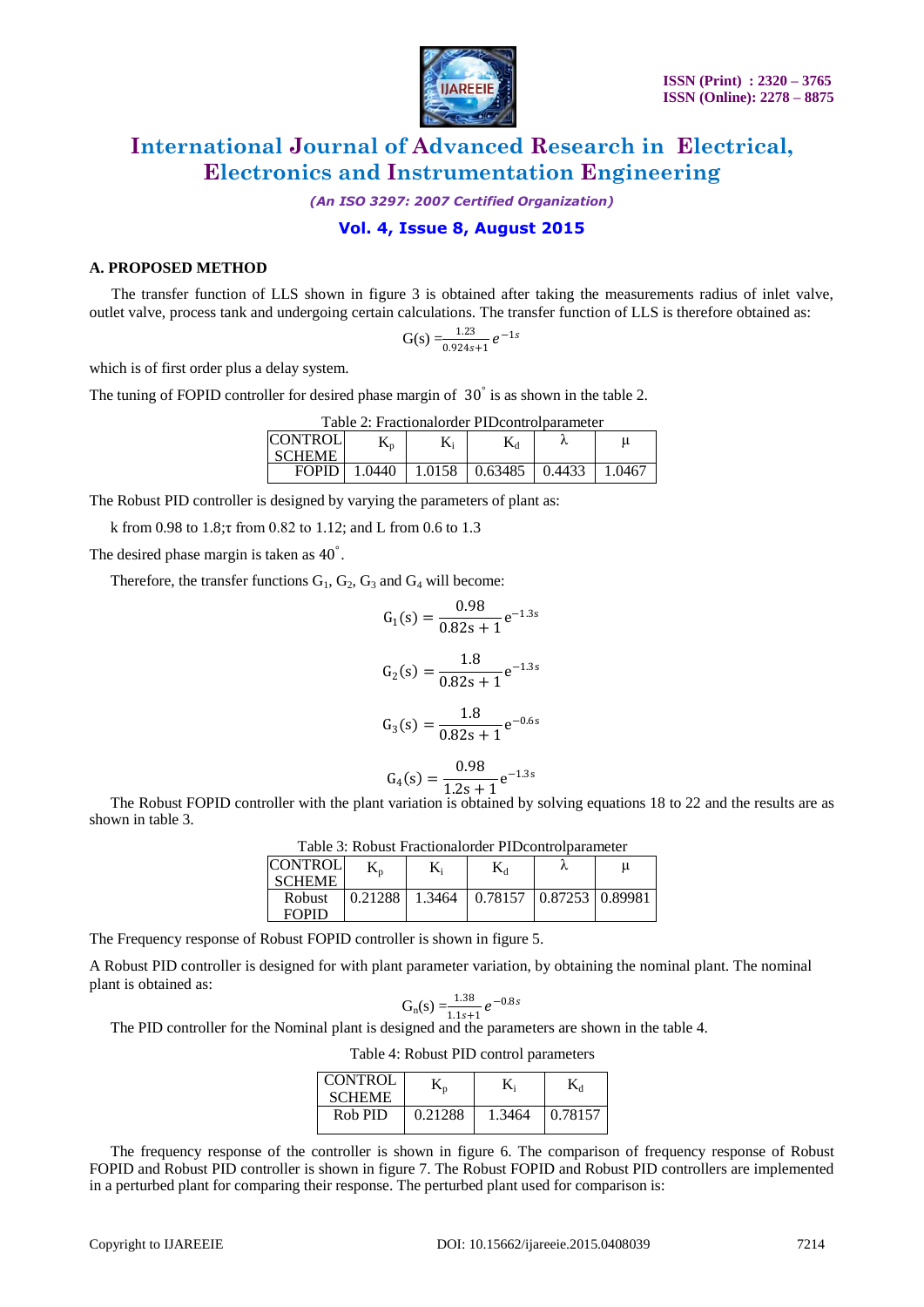

*(An ISO 3297: 2007 Certified Organization)*

### **Vol. 4, Issue 8, August 2015**

$$
G_p(s) = \frac{1.411}{0.95s + 1} e^{-0.84s}
$$

The comparison is as shown in figure 8.

#### **V. SIMULATION RESULTS**

The desired phase margin is obtained from the Fractional PID controller designed as shown in figure 4.



Fig 4: FrequencyResponse of proposed controller

The frequency response of Robust FOPID with the plant parameter variation is shown in figure 5.



Fig 5: Frequency Response of Robust FOPID controller

The phase margin requirement is attained by the FOPID controller. The Frequency response of the PID designed for nominal plant is shown in figure 6.



Fig 6: Frequency Response of PID controller on nominal plant

For comparing the Robust FOPID with the PID, the frequency response of both the controllers on nominal plant as well as a perturbed plant is plotted as in figure 7 and figure 8.



Fig 7: Comparing FOPID and PID controllers